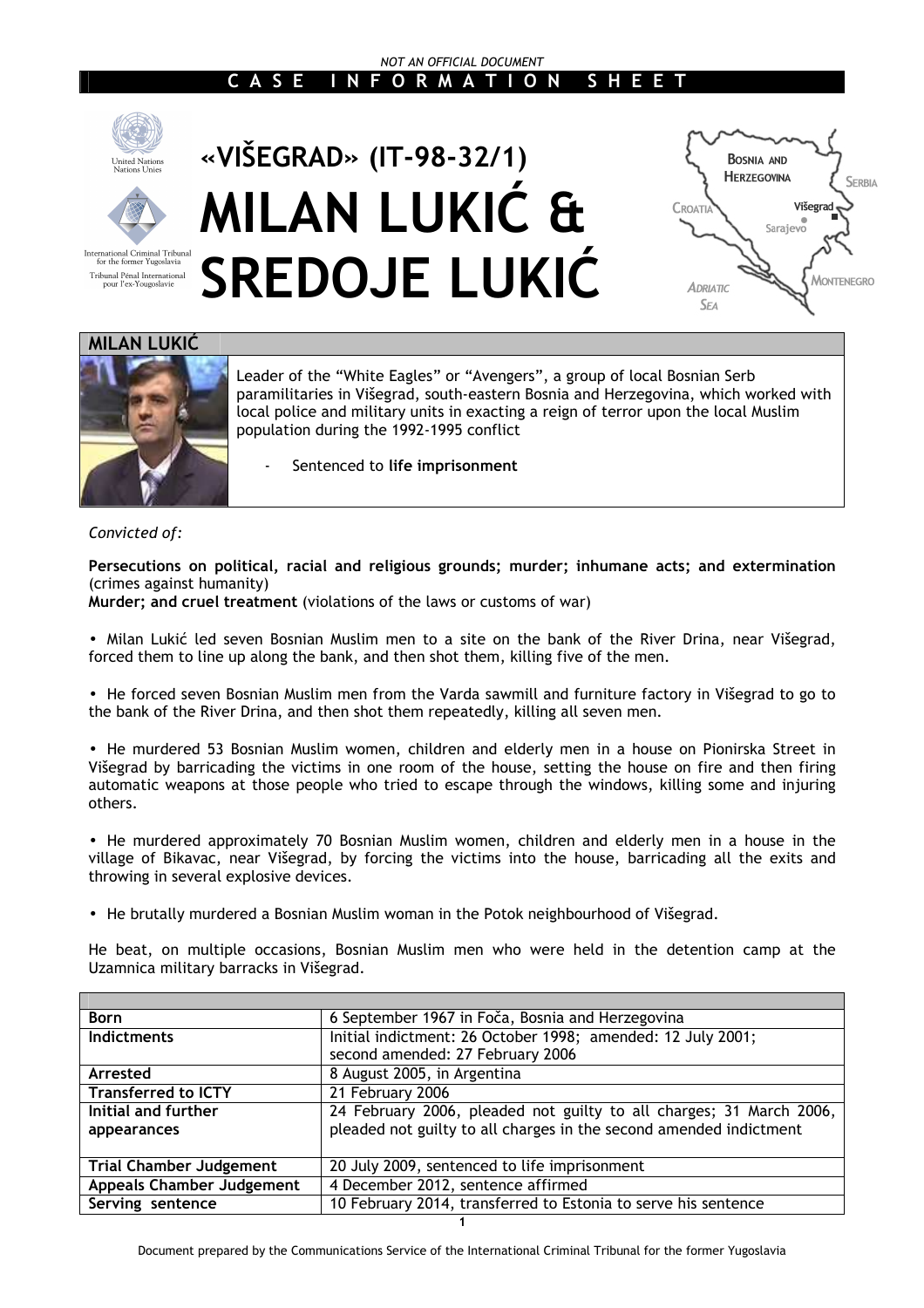#### **SREDOJE LUKIĆ**



Member of a group of local Bosnian Serb paramilitaries in Višegrad led by his cousin Milan Lukić; served as a police officer both before and during the 1992-1995 conflict

- Sentenced to **27 years' imprisonment** 

*Convicted of:* 

 **Inhumane acts; aiding and abetting persecutions on political, racial and religious grounds, murder** (crimes against humanity)

 **Cruel treatment; aiding and abetting cruel treatment, murder** (violations of laws or customs of war)

• Sredoje Lukić substantially contributed to the deaths of 53 people trapped in a house in the Pionirska Street;

| <b>Born</b>                      | 5 April 1961 in Rujište, Bosnia and Herzegovina                   |  |
|----------------------------------|-------------------------------------------------------------------|--|
| <b>Indictments</b>               | Initial indictment: 26 October 1998; amended: 12 July 2001;       |  |
|                                  | second amended: 27 February 2006                                  |  |
| <b>Transferred to ICTY</b>       | 16 September 2005                                                 |  |
| Initial appearance               | 20 September 2005, pleaded not guilty to all charges; 13 February |  |
|                                  | 2006, pleaded not guilty to all charges in the second amended     |  |
|                                  | indictment                                                        |  |
| <b>Trial Chamber Judgement</b>   | 20 July 2009, sentenced to 30 years' imprisonment                 |  |
| <b>Appeals Chamber Judgement</b> | 4 December 2012, sentence reduced to 27 years' imprisonment       |  |
| Serving sentence                 | 21 August 2013, transferred to Norway to serve his sentence       |  |

### **STATISTICS**

| <b>Trial days</b>                      | 85                |
|----------------------------------------|-------------------|
| <b>Witnesses called by Prosecution</b> | 46                |
| <b>Prosecution exhibits</b>            | 347               |
| Witnesses called by Defence            | Milan Lukic: 28   |
|                                        | Sredoje Lukić: 3  |
| Defence exhibits                       | Milan Lukic: 250  |
|                                        | Sredoje Lukić: 70 |
| <b>Witnesses called by Chamber</b>     |                   |

| <b>TRIAL</b>                       |                                                             |  |
|------------------------------------|-------------------------------------------------------------|--|
| Commenced                          | 9 July 2008                                                 |  |
| <b>Closing arguments</b>           | 19 - 20 May 2009                                            |  |
| <b>Trial Chamber III</b>           | Judge Patrick Robinson (presiding), Judge Christine Van Den |  |
|                                    | Wyngaert, Judge Pedro David                                 |  |
| <b>Counsel for the Prosecution</b> | Dermot Groome, Frédéric Ossogo, Stevan Cole, Laurie         |  |
|                                    | Sartorio, Maxine Marcus                                     |  |
| <b>Counsel for the Defence</b>     | For Milan Lukić: Jason Alarid, Dragan Ivetić                |  |
|                                    | For Sredoje Lukić: Đuro Čepić; Jens Dieckmann               |  |
| Judgement                          | 20 July 2009                                                |  |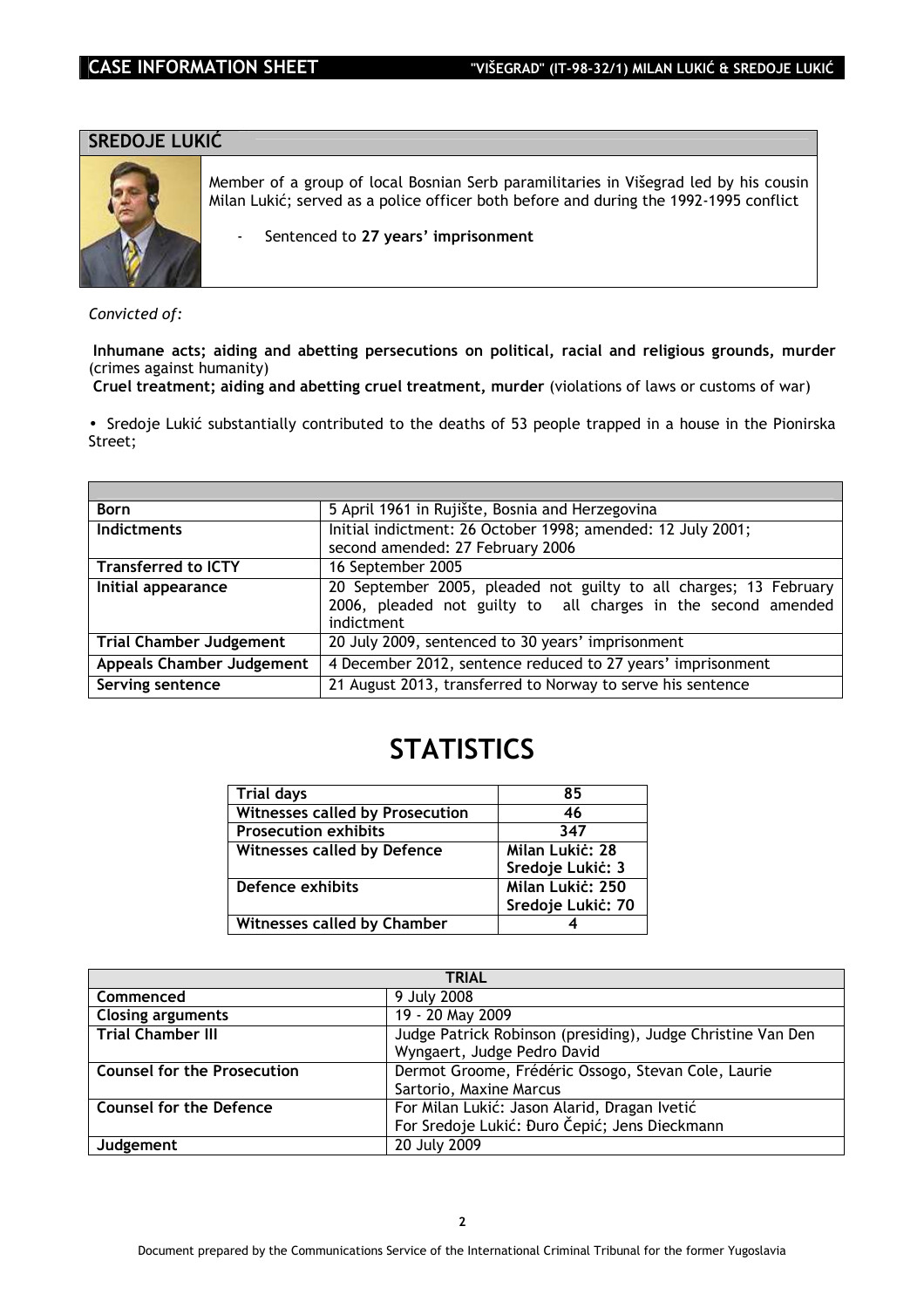| <b>REFERRAL PROCEEDINGS</b>        |                                                           |  |
|------------------------------------|-----------------------------------------------------------|--|
| Motion by the Prosecutor           | 1 February 2005                                           |  |
| Decision by the Referral Bench     | 5 April 2007;                                             |  |
|                                    | 20 July 2007 (Sredoje Lukić only)                         |  |
| <b>Referral Bench</b>              | Judge Alphonse Orie (presiding), Judge O-Gon Kwon, Judge  |  |
|                                    | Kevin Parker                                              |  |
| <b>Counsel for the Prosecution</b> | Susan L. Somers, Mark Harmon                              |  |
| <b>Counsel for the Defence</b>     | For Milan Lukić: Alan L. Yatvin; Jelena Lopičić           |  |
|                                    | For Sredoje Lukić: Đuro Čepić; Jens Dieckmann             |  |
| <b>Appeals Chamber</b>             | Judge Mohamed Shahabuddeen (presiding), Judge Mehmet      |  |
|                                    | Güney, Judge Liu Daqun, Judge Andrésia Vaz, Judge Theodor |  |
|                                    | Meron                                                     |  |
| <b>Appeals Chamber Decision</b>    | 11 July 2007 (Milan Lukić only)                           |  |

| <b>APPEALS</b>                     |                                                                      |  |
|------------------------------------|----------------------------------------------------------------------|--|
| <b>Appeals Chamber</b>             | Judge Mehmet Güney (presiding), Judge Fausto Pocar, Judge Liu Daqun, |  |
|                                    | Judge Carmel Agius and Judge Howard Morrison                         |  |
| <b>Counsel for the Prosecution</b> | Peter Kremer                                                         |  |
| <b>Counsel for the Defence</b>     | For Milan Lukić: Tomislav Višnjić and Dragan Ivetić                  |  |
|                                    | For Sredoje Lukić: Đuro Čepić; Jens Dieckmann                        |  |
| Judgement                          | 4 December 2012                                                      |  |

| <b>RELATED CASES</b>                                          |
|---------------------------------------------------------------|
| KARADŽIĆ (IT-95-5/18) "BOSNIA AND HERZEGOVINA" & "SREBRENICA" |
| KRAJIŠNIK (IT-00-39 & 40) "BOSNIA AND HERZEGOVINA"            |
| MILOŠEVIĆ (IT-02-54) "KOSOVO, CROATIA & BOSNIA"               |
| PLAVŠIĆ (IT-00-39 & 40/1) "BOSNIA AND HERZEGOVINA"            |
| <b>STANIŠIĆ, MIĆO (IT-04-79)</b>                              |
| VASILJEVIĆ (IT-98-32) "VIŠEGRAD"                              |

### **INDICTMENT AND CHARGES**

The initial indictment against Milan Lukić, Sredoje Lukić and Mitar Vasiljević was confirmed on 26 October 1998. The indictment was kept confidential until 25 January 2000, when the indictment against Vasiljević was unsealed. The indictment against Lukić and Lukić was unsealed on 30 October 2000. The prosecution filed an amended indictment against Vasiljević, Lukić and Lukić which was orally granted by Judge Hunt on 20 July 2001. On 24 July 2001, with his two co-accused still at large, the Trial Chamber ordered that Vasiljević be tried separately. The indictment against Lukić and Lukić was further amended on 1 February 2006.

Vasiljević was tried and convicted before the Tribunal for his involvement in the killing of five men on the bank of the River Drina which was one of the murder incidents Milan Lukić was also charged with. On 25 February 2004, the Tribunal sentenced Vasiljević to 15 years' in prison.

Milan Lukić was charged on the basis of individual criminal responsibility (Article 7(1) of the Statute of the Tribunal) with:

• **Persecutions on political, racial and religious grounds; murder; inhumane acts; and extermination** (crimes against humanity, Article 5)

• **Murder; and cruel treatment** (violations of laws or customs of war, Article 3)

Sredoje Lukić was charged on the basis of individual criminal responsibility (Article 7(1) of the Statute of the Tribunal) with:

- **Persecutions on political, racial and religious grounds; extermination; murder; and inhumane acts** (crimes against humanity, Article 5)
- **Murder; and cruel treatment** (violations of laws or customs of war, Article 3)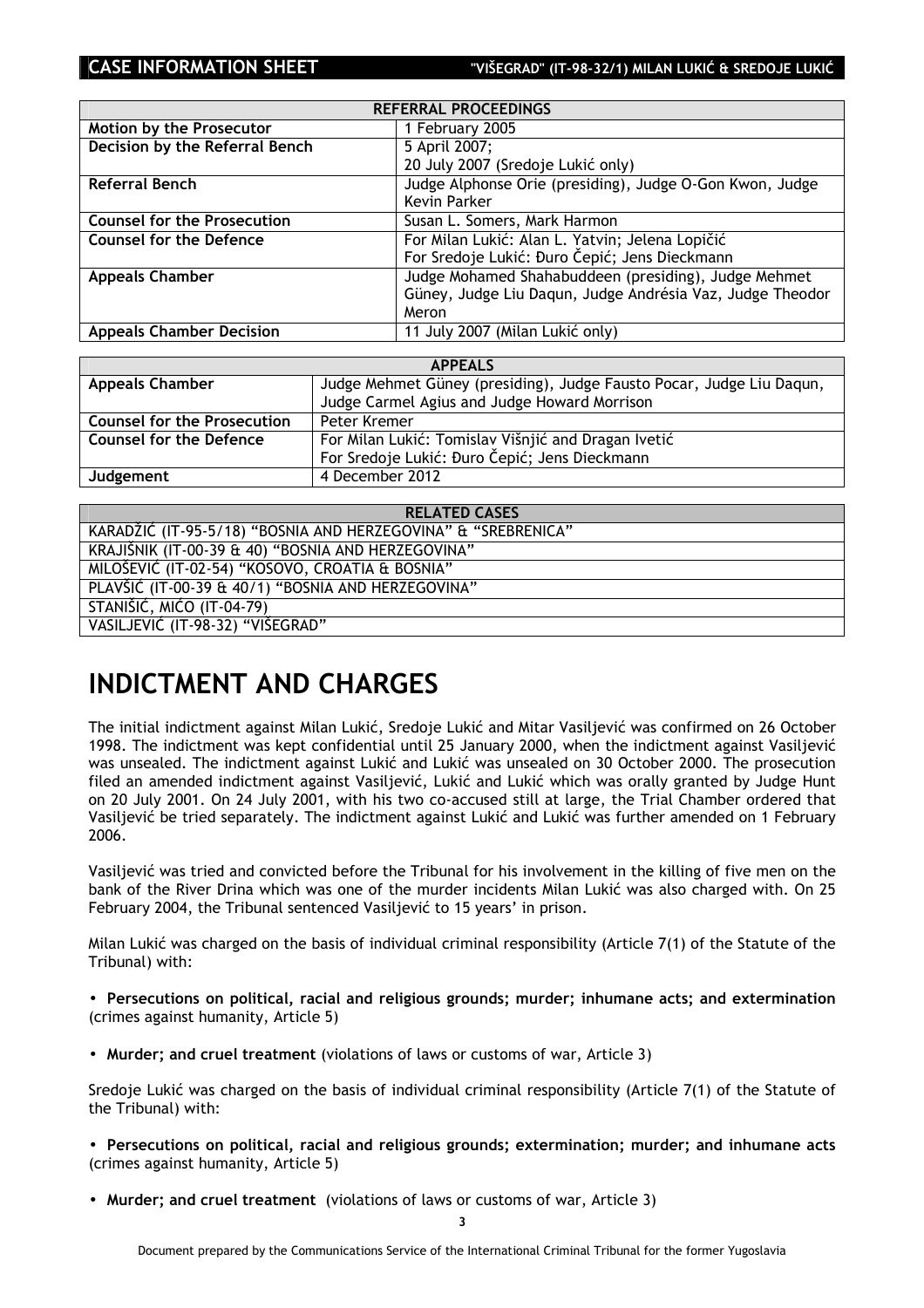## **REFERRAL IN ACCORDANCE WITH RULE 11***bis*

For a case to be referred to national judicial authorities pursuant to Rule 11*bis* of the Tribunal's Rules of Procedure and Evidence, the Referral Bench, comprising three judges, has to order a referral of its own accord or following a request from the Prosecutor. A decision to refer a case is rendered only if the Bench is fully satisfied that the accused would be tried in accordance with international standards and that neither the level of responsibility of the accused nor the gravity of the crimes alleged in the indictment were factors that would make a referral to the national authorities inappropriate.

The Prosecution filed a motion for referral of the case against Lukić and Lukić to the authorities of Bosnia and Herzegovina on 1 February 2005.

On 15 September 2006, the parties met before the Referral Bench for a hearing pursuant to Rule 11bis of the Rules. Representatives of Bosnia and Herzegovina, the Republic of Serbia and the Republic of Argentina were present.

On 5 April 2007, the Referral Bench ordered that the case be referred to the authorities of Bosnia and Herzegovina.

On 19 April 2007, Milan Lukić filed his notice of appeal against the referral decision. On the same day, Sredoje Lukić notified the Referral Bench that he would not appeal the decision.

On 11 July 2007, the Appeals Chamber granted the appeal by Milan Lukić and ordered that the case be tried before the Tribunal. The Chamber also called upon the Referral Bench to reconsider its decision relating to Sredoje Lukić as well on the ground that *"it would be judicially more appropriate for both cases to be heard by the same judicial body."* 

Subsequently, on 20 July 2007, the Referral Bench revoked its referral decision regarding Sredoje Lukić, meaning that Milan Lukić and Sredoje Lukić would be tried jointly at the Tribunal.

## **THE TRIAL**

The trial commenced on 9 July 2008. The Prosecution completed its case-in-chief on 11 November 2008. From 3 April until 8 April 2009 and then on 19 May 2009, the Prosecution examined a number of rebuttal witnesses. The Defence case commenced on 1 December 2008 and was completed on 21 April 2009.

The closing arguments were held on 19 and 20 May 2009.

### **RULE 98***bis* **DECISION**

After the conclusion of the presentation of Prosecution evidence, the Trial Chamber can rule on whether there is a case to answer. If the Chamber believes that the Prosecution has not presented sufficient evidence to prove certain charges, it can dismiss those charges and enter a judgement of acquittal before the beginning of the presentation of Defence evidence.

On 13 November 2008, the Trial Chamber issued an oral decision pursuant to Rule 98*bis* and dismissed the motions for acquittal filed by the Defence of Milan Lukić.

## **TRIAL CHAMBER JUDGEMENT**

In relation to the Drina River incident mentioned in the indictment, the evidence showed that Milan Lukić collected seven Muslim men on 7 June 1992, and eventually drove them to the Drina River near Sase where he lined them up at the river's edge. Lukić ignored the victims' pleas for their lives and told the soldiers with him to shoot the men with single shots. He and the soldiers then shot the men in the back, killing some of them instantly and then returning to fire additional shots into those bodies they thought were still alive. Five men died. Only VG014 and VG032, both of whom testified before the Trial Chamber, survived by pretending they were dead.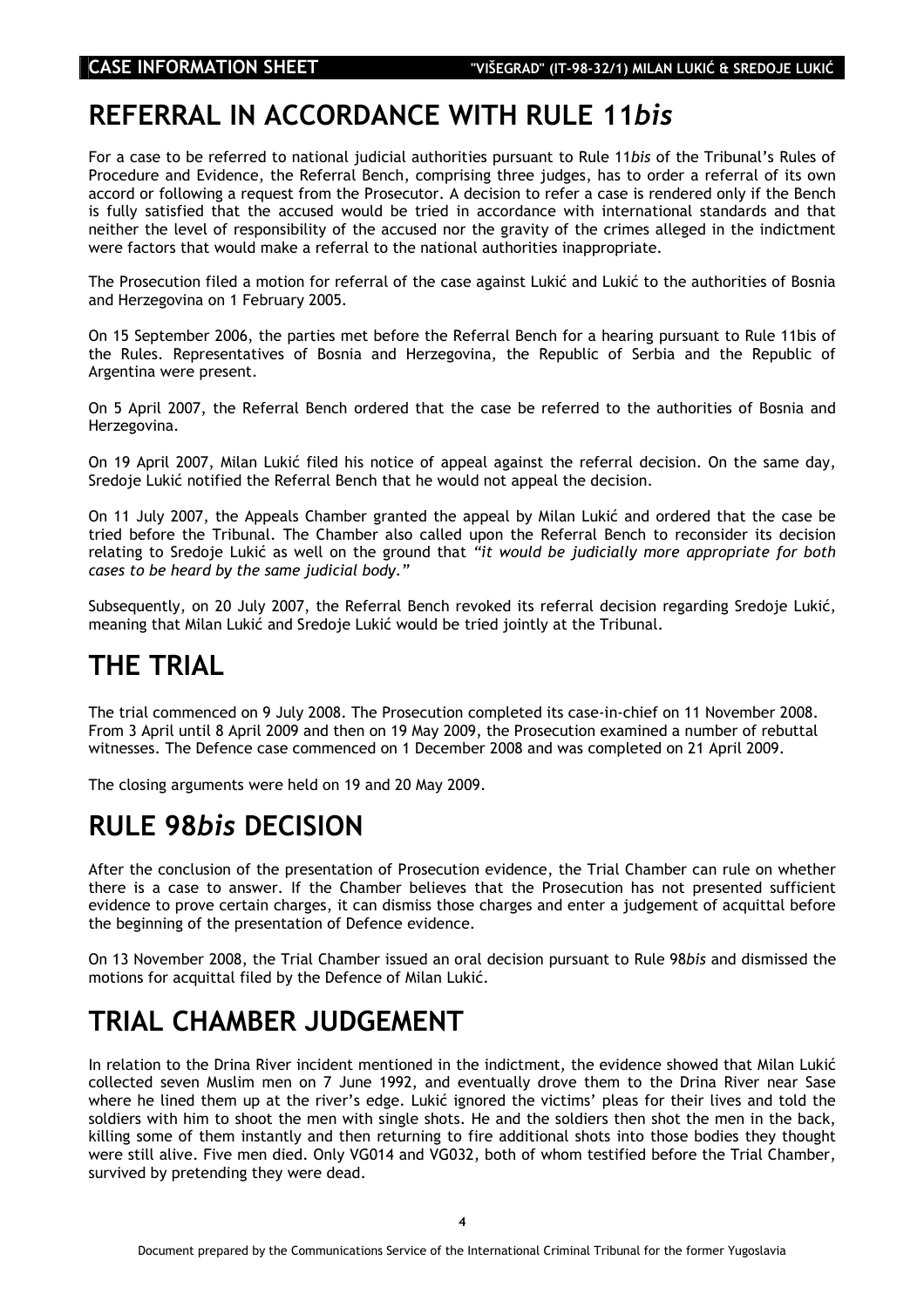With regard to the Varda factory incident, the evidence showed that on or about 10 June 1992 Milan Lukić entered the Varda factory and collected seven Muslim men from their workstations. He then took them down to the bank of the Drina River in front of the factory where he lined them up. Lukić then shot the men in full view of a number of people, including the wife and daughter of one of the victims, Ibrišim Memišević. All seven men were killed.

Considerable evidence was received concerning the Pionirska Street incident. The evidence showed that a group of 70 Muslim civilians, most of whom came from the village of Koritnik and included many members of the Kurspahić family, were taken by a group of armed Serbs to Jusuf Memić's house on Pionirska Street, where they were robbed at gunpoint. Women and some children were then strip-searched, after which a number of women were taken away, stating upon being brought back to the house that they had been raped. Later in the evening, the group of victims was transferred to the nearby house of Adem Omeragić, where they were locked into a ground floor room. The evidence showed that the carpet of the room had been prepared with an accelerant. After a while, a lighted explosive device was placed in the room; the device ignited an intense fire when it exploded. As the victims tried to escape the flames through the two windows of the room, they were shot at by the armed men outside the house. Other explosive devices were also thrown into the room. Witnesses VG078 and VG101, who had escaped and were hiding close by, could hear shots coming from near the house. VG101 said to VG078: "These people are killing our mother, our mother-in-law, and our brother's two children. They didn't do anything wrong." Only a handful of people survived, and all of those who were still alive came to testify before the Trial Chamber. However, 59 people were burned alive.

The Milan Lukić Defence challenged the very occurrence of the fire in Adem Omeragić's house through a number of experts who visited the site in January 2009. Under cross-examination by the Prosecution, the experts qualified their conclusions to such an extent as to render their overall findings practically without foundation, including by agreeing that a fire could have taken place and that an incendiary device exploded in the house. Therefore, the Trial Chamber placed little weight on their evidence. On the basis of the acceptance by the Vasiljević Trial Chamber of Vasiljević's alibi in relation to the Pionirska Street incident, the Milan Lukić Defence also challenged the credibility of a number of Prosecution witnesses who recalled seeing Vasiljević there. On the evidence presented in this case, the Chamber by majority, Judge Robinson dissenting, found that Vasiljević was, in fact, present on Pionirska Street during the robbery in Jusuf Memić's house, and during the transfer to and burning of Adem Omeragić's house.

The evidence showed that Milan Lukić was inside Jusuf Memić's house and that he robbed the victims of their valuables. He was present and armed when the strip-searches were being carried out. He also participated in removing a number of women, who were reportedly raped. Milan Lukić participated in the transfer of the victims to Adem Omeragić's house, and the evidence showed that it was he who closed the door once the group was inside the room. The Trial Chamber also found that it was Milan Lukić who placed the explosive device into the room, thereby setting the house ablaze. Furthermore, the Chamber found that he shot at the windows of the house and that he shot at and wounded VG013 as she escaped.

The evidence showed that Sredoje Lukić, a police officer in Višegrad, was also present, and armed, at Jusuf Memić's house, including while the robbery and strip-searches were taking place inside, and when the women were removed. The Chamber found that he was also present during the transfer to Adem Omeragić's house. However, the Chamber concluded that there was no reliable evidence that Sredoje Lukić set Adem Omeragić's house on fire or shot at the windows as people tried to escape. Nevertheless, the Chamber found, Judge Robinson dissenting, that by his presence and by being armed, Sredoje Lukić substantially contributed to the deaths of the 59 people trapped in the house. The Chamber further found that Sredoje Lukić aided and abetted in the cruel treatment and inhumane acts committed against all the members of the group.

The other incident charged in which Muslim civilians were burned alive occurred at Meho Aljić's house in Bikavac. Zehra Turjačanin testified in relation to this incident. Her evidence, as well as the evidence of other witnesses, showed that Milan Lukić and other armed men forced a group of approximately 70 Muslim civilians into Meho Aljić's house and locked them inside. All the exits had been blocked by heavy furniture and a garage door was also placed against a door to prevent escape. Gunshots were fired at the house and grenades were thrown inside, setting the house on fire. Witnesses VG058 and VG035 vividly remembered the terrible screams of the people in the house. The Chamber found that at least 60 Muslim civilians were burned alive. The Milan Lukić Defence challenged the occurrence of the Bikavac fire through its experts. The Chamber placed little weight on this evidence. It placed no weight on the evidence of the Defence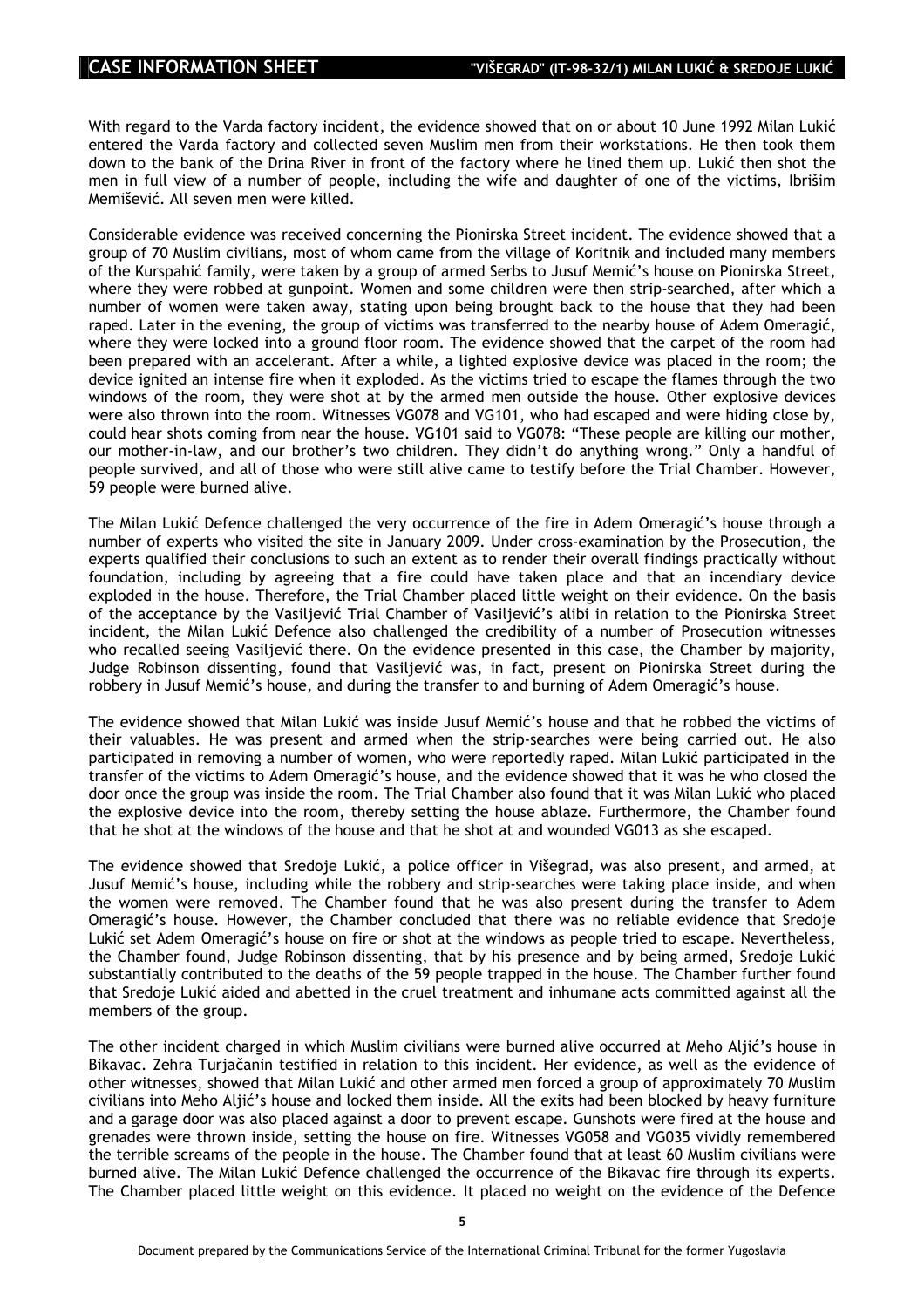psychological expert, George Hough, who provided views on the evidence of Zehra Turjačanin, the sole survivor of the incident, without having had any contact with her. The Defence also challenged the credibility of Turjačanin because in the period immediately following her escape from the fire she gave various accounts to Serb soldiers and a doctor of how she received her horrific burns. The Chamber concluded that these differing accounts did not cast doubt on Turjačanin's evidence, and that she was a witness of truth. The Chamber was satisfied that Milan Lukić was present and armed throughout the incident. He used the butt of his rifle to push people into the house, saying, "Come on, let's get as many people inside as possible." After the victims were locked inside, he shot at the house, threw grenades into it and subsequently set it on fire using petrol.

With respect to Sredoje Lukić's presence during the incident, the Chamber by majorityJudge David dissenting, found that Turjačanin's evidence was inconclusive. Therefore, the Trial Chamber by majority, Judge David dissenting, was not satisfied that Sredoje Lukić was present at the Bikavac incident.

In respect of the killing of Hajra Korić, the evidence showed that she was among a group of 10 to 15 women and children who were hoping to join a convoy heading for Macedonia. Korić told the women that "Milan Lukić and his group" were looking for her husband and son. The group of women and children, including Korić, decided to try to reach Bikavac on foot. After a short while they encountered Milan Lukić and his group; Lukić found Korić among the women and children, singled her out, and shot her at point blank range. He was laughing when he turned her body over with his foot and shot her in the back.

In relation to the Uzamnica camp, the evidence showed that both Milan Lukić and Sredoje Lukić were opportunistic visitors to the camp, although Sredoje Lukić came to the camp less frequently than Milan Lukić. When at the camp, both Milan Lukić and Sredoje Lukić severely and repeatedly kicked and beat the detainees with their fists, truncheons, sticks and rifle butts. Several victims testified before the Chamber about these brutal beatings and the grave and permanent injuries they sustained and the suffering they endured.

The Chamber found that the perpetration by Lukić and Lukić of crimes in this case was characterised by a callous and vicious disregard for human life. The Chamber further found that Milan Lukić personally killed at least 132 Muslim civilians. In early June 1992 and within a matter of days, Milan Lukić summarily executed 12 Muslim men at the Drina River with indifference and deliberateness. He carried out the coldblooded murder of Hajra Korić in a flippant and cavalier manner. As opportunistic visitors to the Uzamnica camp, both Milan Lukić and Sredoje Lukić came for no other reason than to inflict violence on the detainees. Although Sredoje Lukić came to the camp with less frequency than Milan Lukić, both accused beat the detainees with extraordinary brutality, causing them serious and permanent damage.

The Trial Chamber found that Milan Lukić played a dominant role in both the Pionirska Street and Bikavac incidents, in which, respectively, 59 and at least 60 people burned alive. While Sredoje Lukić did not set Adem Omeragić's house on fire himself, he knew what would happen to the victims that he helped herd to there.

In its judgement the Chamber stated that the Pionirska Street fire and the Bikavac fire exemplify the worst acts of inhumanity that a person may inflict upon others. In the all too long, sad and wretched history of man's inhumanity to man, the Pionirska Street and Bikavac fires must rank high. The judgement goes on to say that at the close of the 20<sup>th</sup> century, a century marked by war and bloodshed on a colossal scale, these horrific events stand out for the viciousness of the incendiary attack, for the obvious premeditation and calculation that defined it, for the sheer callousness and brutality of herding, trapping and locking the victims in the two houses, thereby rendering them helpless in the ensuing inferno, and for the degree of pain and suffering inflicted on the victims as they were burned alive. The Chamber further stated that there was a unique cruelty in expunging all traces of the individual victims which must heighten the gravity ascribed to these crimes.

On 20 July 2009, the Trial Chamber rendered its judgement convicting Milan Lukić, on the basis of individual criminal responsibility (Article 7 (1) of the Statute of the Tribunal) of:

- Persecutions on political, racial and religious grounds (crimes against humanity, Article 5);
- Murder (crimes against humanity, Article 5);
- Murder (violations of the laws and customs of war, Article 3);
- Inhumane acts (crimes against humanity, Article 5);
- Cruel treatment (violations of the laws and customs of war, Article 3);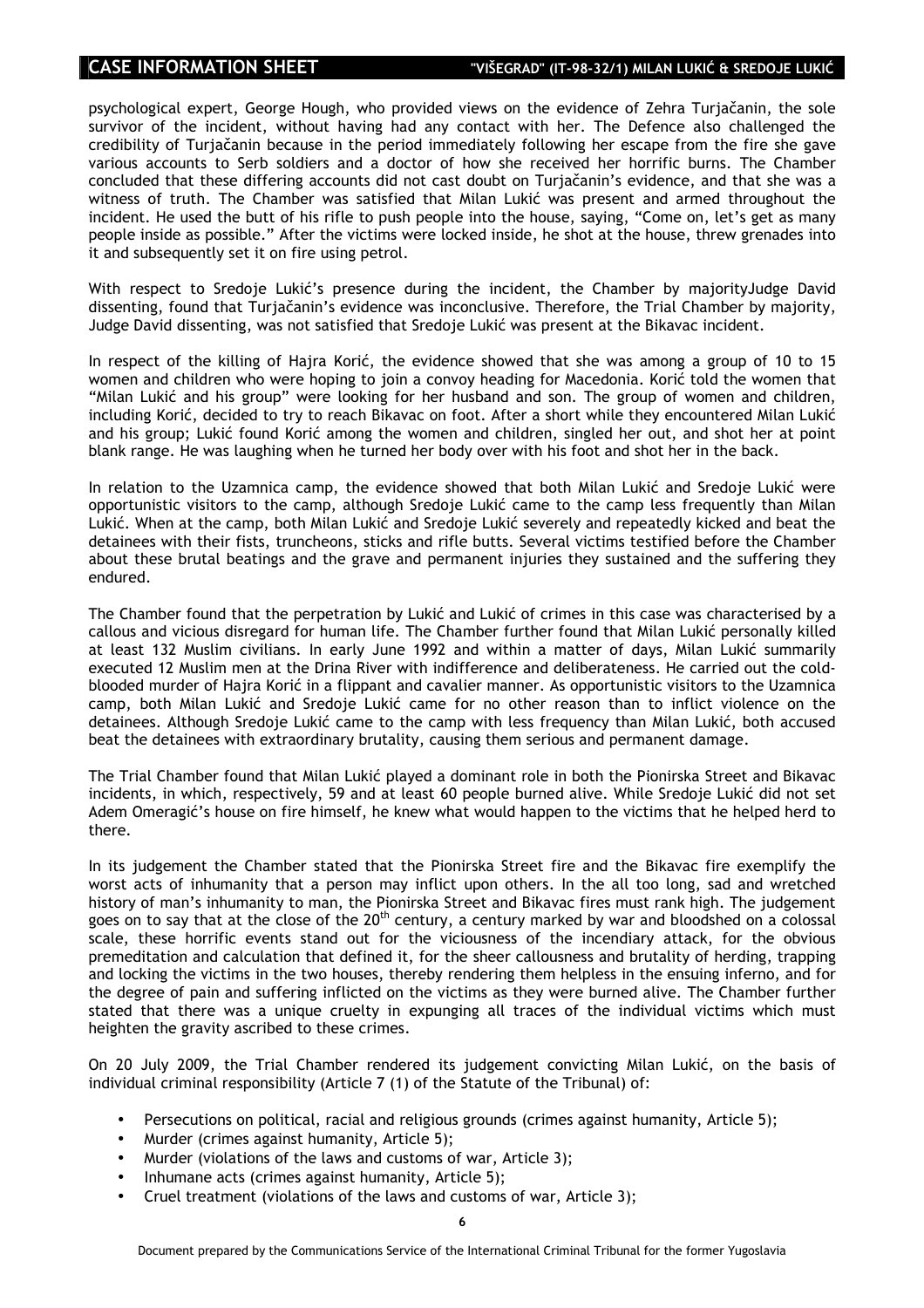Furthermore, the Chamber, by majority, Judge Van den Wyngaert dissenting, convicted Milan Lukić of:

• Extermination (crimes against humanity, Article 5)

Sentence: life imprisonment

On 20 July 2009, the Trial Chamber rendered its judgement convicting Sredoje Lukić, on the basis of individual criminal responsibility (Article 7 (1) of the Statute of the Tribunal) of:

- Inhumane acts (crimes against humanity, Article 5);
- Cruel treatment (violations of the laws and customs of war, Article 3);

Sredoje Lukić was also found guilty of aiding and abetting:

- Persecutions (crimes against humanity, Article 5);
- Inhumane acts (crimes against humanity, Article 5);
- Cruel treatment (violations of the laws and customs of war, Article 3);

Furthermore, the Chamber by majority, Judge Robinson dissenting, found Sredoje Lukić guilty of aiding and abetting:

- Murder (crimes against humanity, Article 5);
- Murder (violations of the laws and customs of war, Article 3);

Sredoje Lukić was found not guilty on the following counts:

- Extermination (crimes against humanity, Article 5);
- Murder (crimes against humanity, Article 5);
- Murder (violations of the laws and customs of war, Article 3);
- Inhumane acts (crimes against humanity, Article 5);
- Cruel treatment (violations of the laws and customs of war, Article 3)

Sentence: 30 years' imprisonment

### **APPEALS PROCEEDINGS**

On 19 August 2009, both Defence teams filed their notices of appeal, and the Prosecution filed a notice of appeal with regard to Sredoje Lukić.

On 2 November 2009, the Prosecution and the Defence of Sredoje Lukić filed their appeal briefs. On 17 March 2010, the Defence of Milan Lukić filed its appeal brief.

The appeal hearing took place on 14 and 15 September 2011.

## **APPEALS CHAMBER JUDGEMENT**

Milan Lukić set forth eight grounds of appeal, seeking the reversal of all of his convictions, or alternatively a reduction of his sentence. Sredoje Lukić presented 15 grounds of appeal, seeking the reversal of all of his convictions, or alternatively a reduction of his sentence. The Prosecution raised two grounds of appeal in relation to Sredoje Lukić and requested that his sentence be increased.

With respect to Milan Lukić's third ground of appeal, relating to the Pionirska Street incident, the Appeals Chamber found that the Trial Chamber correctly held that Lukić's alibi was not reasonably possibly true; that the witnesses identified him during the incident; and that Lukić started the fire at the Omeragić